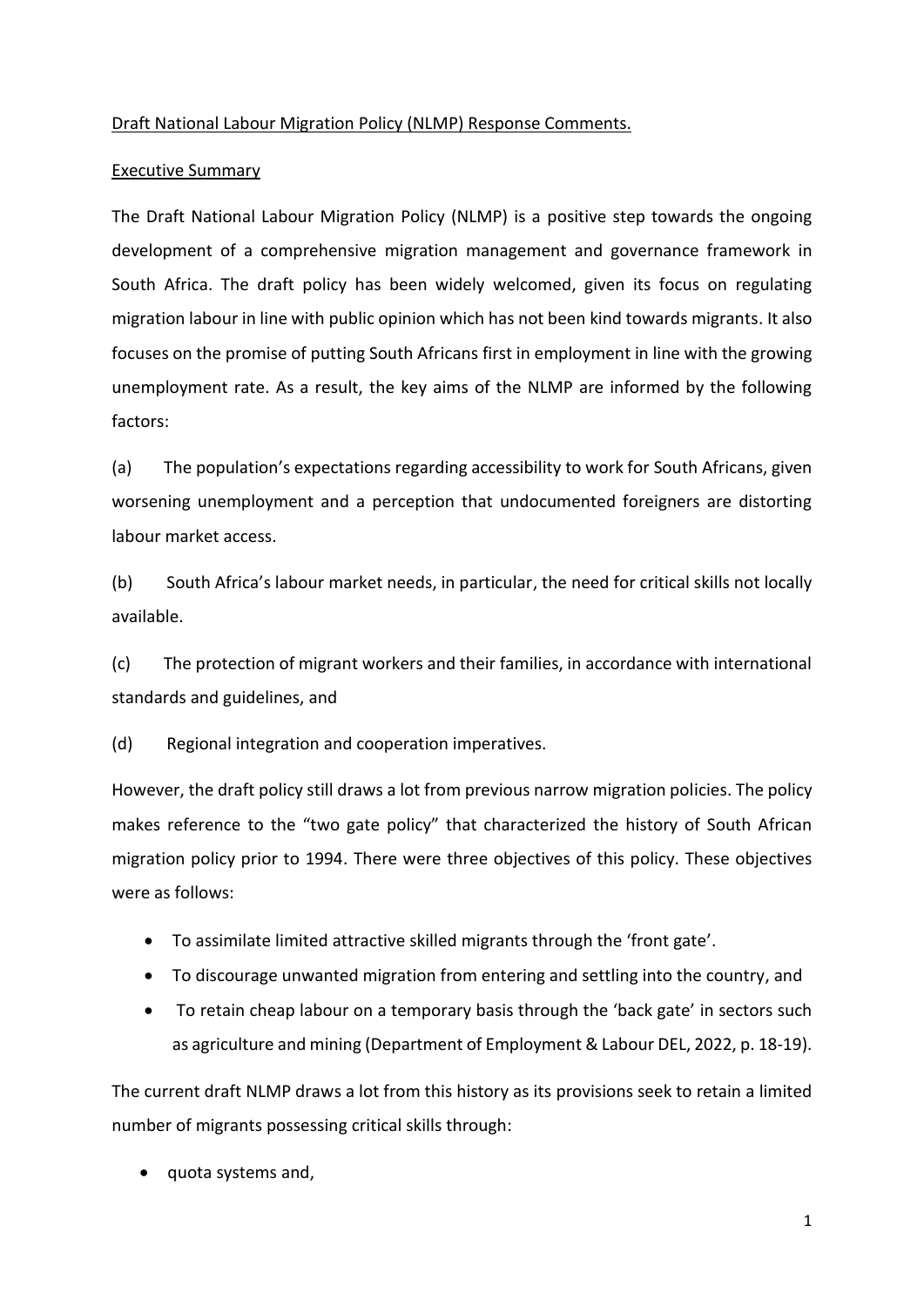• The discouragement of employment of unwanted migrants, that is, undocumented migration; as well as limiting the economic activities open to these migrants through restrictions of activities migrants can and cannot establish with regards to SMME's.

This response makes commentary on the following key aspects of the draft policy, the rightsbased approach, and the principles of equality, gender sensitivity, youth employment/unemployment, challenges, and general points. These comments refer to the rationale, purpose, scope and proposed interventions of the draft policy framework.

## Response to the Rationale

The NLMP is rooted in and heavily influenced by the 'rights-based' approach. This is based on international and constitutional obligations, regional commitments, as well as national labour legislation. It is guided by the principles of equality of treatment (DEL, 2022, p. 12), equality of opportunity (DEL, 2022, p. 41), and combatting discrimination at work (distinction, exclusion or preference based on race, colour, sex, religion, political opinion, national extraction or social origin) (DEL, 2022, p. 41). The framework is also gender sensitive (DEL, 2022, p. 82). These considerations are made in line with the limitations of labour migration management in South Africa over the years as indicated in the NLMP.

The NLMP outlines the overall challenge with the policy environment. For instance, it appreciates that the current policy environment in South Africa is inadequate to address labour management. As the NLMP states, "The current policy environment has neither fully addressed the changing needs of the South African economy nor aligned South African laws and practices to existing international and regional standards and frameworks of protection ensuring that South African and migrant workers are treated equally in practice. Nor is there a policy framework, which provides a coordinated and consistent basis for the meaningful and streamlined management of labour migration." (DEL, 2022, p. 24).

The DEL states there is need for a NLMP for various reasons listed below. The factors that inform the NLMP are comprehensive enough to cover the broad spectrum of gaps and challenges present within South Africa's migration policy landscape. The factors that have informed the NLMP are as follows:

• The commitment of SADC countries to develop and adopt labour migration by 2019.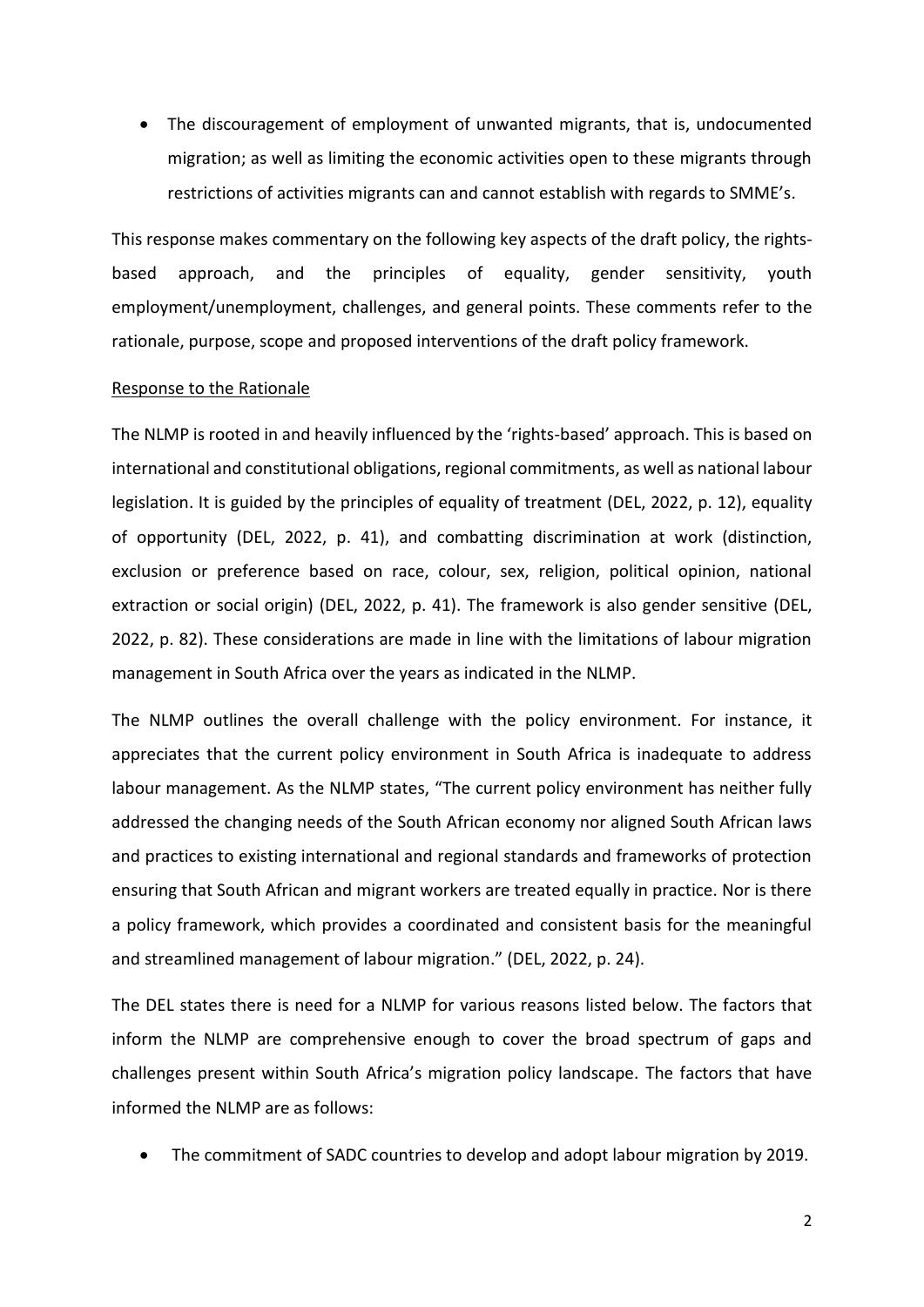- The recognition by the DEL of the fact that the DEL, The Department of Home Affairs (DHA) and other departments need policy guidance on labour migration in South Africa.
- A lack of policy frameworks on recruitment, data requirements and labor migration to and from South Africa.
- The need for an appropriate legislative framework to mandate state interventions.
- The need for labor and social protection of migrant works which can be informed by clear policy direction, regulatory provision, and operationalization.
- A need for a response to external and continental dynamics which are, *inter alia,* a response to instruments identified by the African Union (AU) and the SADC. The aim of this response is to inform South Africa's external stance on migration and labor related issues on the continental field.
- The need to "inform the reconsideration of outdate bilateral labour agreements" which were concluded by South Africa with SADC member countries. However, the rationale suggests that there is not enough attention directed to actively regulating the working conditions of migrants in South Africa. The scope also needs to be deepened to address migrant labour relations on a social level. The rationale must be informed by an understanding of how migrant workers are treated by employers and colleagues. Moreover, the policy notes that there is no existing policy to address "the changing needs of the South African economy nor aligned South African laws and practices to international and regional standards and frameworks of protection ensuring that South African and migrant workers are treated equally in practice" (Department of Employment & Labour 2022: 24). To this end, this gap can be addressed through the creation of policy that is informed by the social factors of labour migration.
- The policy document is also correct by noting that regulatory activities are overlapped by different ministries (DEL, 2022, p. 20). A consequence of this is a lack of coordination and direction with regards to the generation of a stance from South African policy that can effectively regulate migration labour (DEL, 2022, p. 22).

Nevertheless, some policy provisions such as the recruitment of migrants and the obligations of the employer, the treatment of irregular migrant workers and the protection of indigent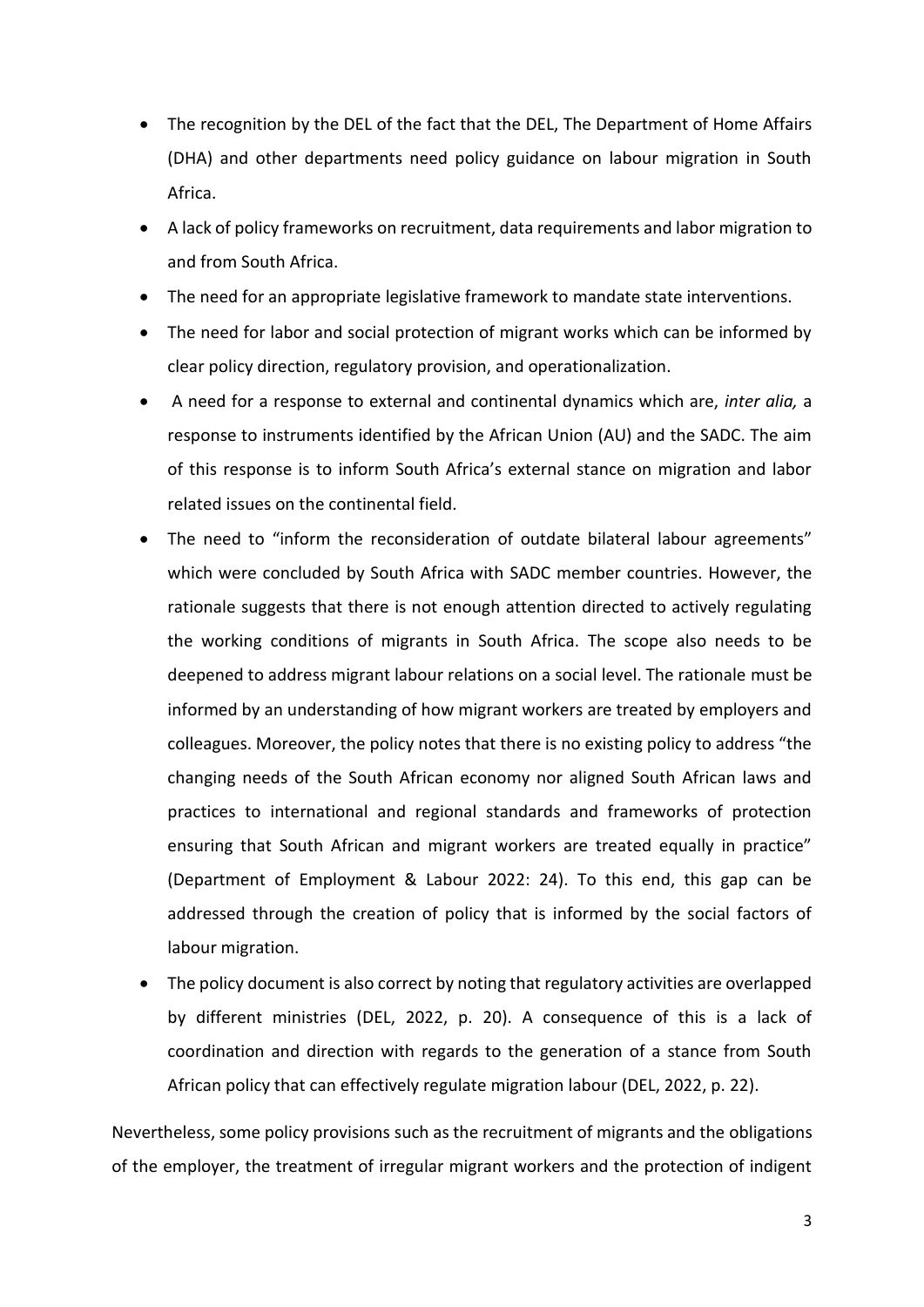migrant groups like women and the youth of the NLMP are not given adequate attention and are at odds with the presumed objectives of the policy namely under the principles of equality, gender sensitivity, and the challenge of youth employment within the context of the "rights-based approach".

### Equality

Equality is one of the key democratic principles which groundsthe South African Constitution. The NLMP accepts the fact that the constitution "extends protection to migrants and migrant workers" and it speaks against unequal treatment (DEL, 2022, p. 65-66). Furthermore, the NLMP closely aligns with the proposed Employment Services Amendment Bill of 2021. This forms the foundation for legally protecting migrant rights and the regulation of their employment. While this is commendable, the proposed amendments to the Employment Services Act are contradictory and at odds with the principle of equality of employment and working conditions which ought to be applied without discrimination towards migrants. The provisions of the act read;

*a) Only employ foreign nationals entitled to work in terms of the Immigration Act, the Refugees Act or any other provision;*

*b) Ascertain the foreign national is entitled to work in the Republic in the relevant position;* 

*c) Satisfy themselves that there are no South Africans with the requisite skills to fill the vacancy;*

*d) Prepare a skills transfer plan, where appropriate;* 

*e) Employ foreign nationals on the same terms as local workers; and* 

*f) Retain copies of relevant documentation.*

Two issues are apparent. First, provisions a), b) and f) are in keeping with regulating the employment of migrants. In addition, provision d) provides a rational and progressive move for skills transfer which has the potential to develop the much-needed critical skills locally. However, provisions c) and e) are contradictory and at odds with the principles of equality which are enshrined in the constitution, regional and international protocols that South Africa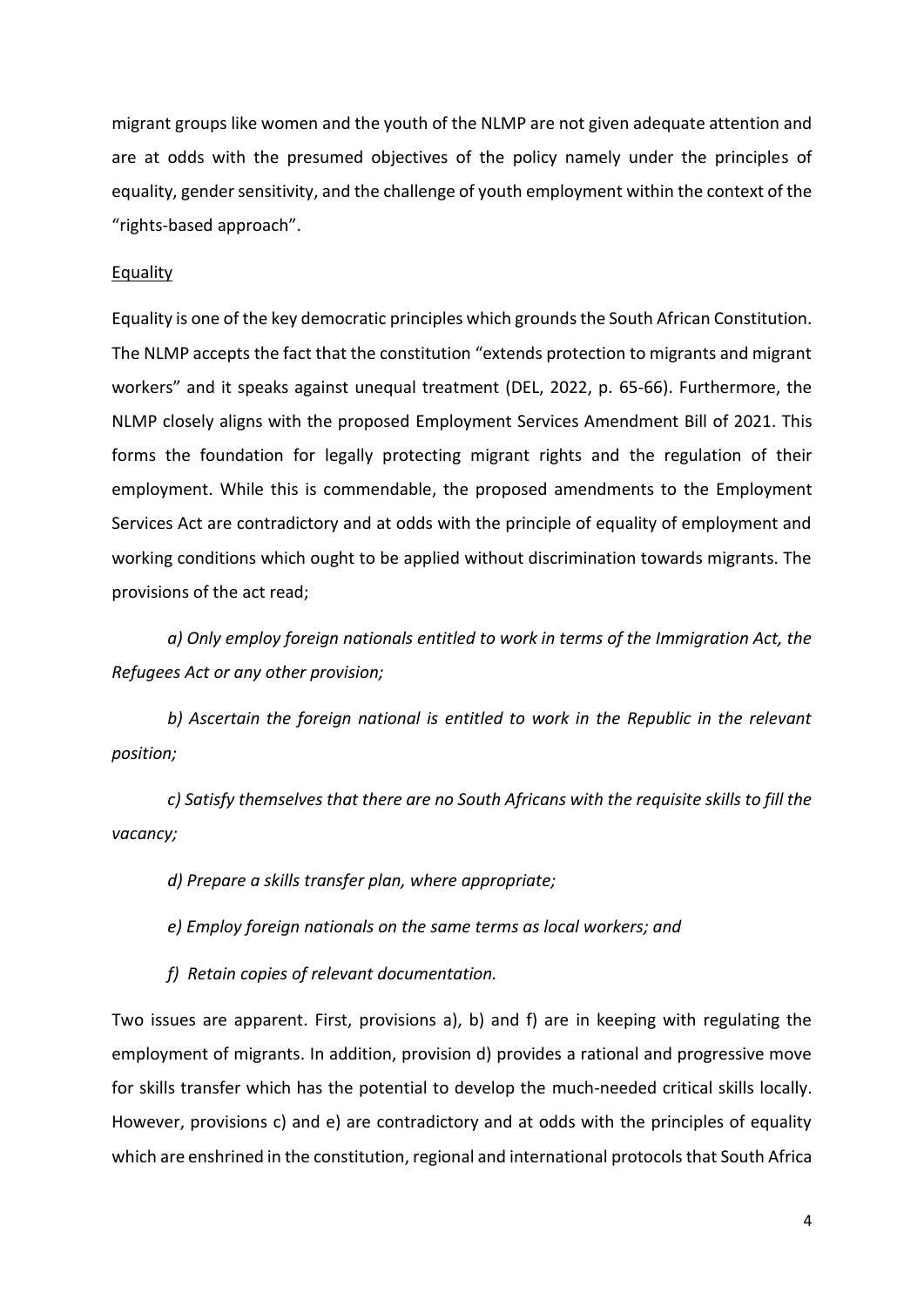has ratified. For instance, the International Labour Organization's (ILO) Convention 189 on Domestic Workers, (Convention 081 - Labour Inspection Convention, 1947 (No. 81), the AU and SADC instruments and treaties on labour migration such as the African Charter on Human and Peoples' Rights, Protocol to the African Charter on Human and Peoples' Rights on the Rights of Women in Africa, the Convention Governing the Specific Aspects of Refugee Problems in Africa and the Protocol on the Facilitation of Movement of Persons (2005) to name a few. While provision e) is in keeping with the principle of equal employment terms for both migrants and locals, provision c) implies a subtle discrimination towards migrants.

Provision e) aligns the employment policy with international conventions that South Africa is party to. An example of this, is the Protocol to the Treaty establishing the African Economic Community relating to the Free Movement of Persons, Right of Residence and Right of Establishment (AU FMP). A key provision of the AU FMP reads, "Nationals of a Member State shall have the right to seek and accept employment without discrimination in any other Member State in accordance with the laws and policies of the host Member State." (DEL, 2022, p. 56).

It also aligns the country's employment policy with international labour standards from the International Labour Organization (ILO) as reflected in the National Employment Policy (NEP) of 2021.The following extract from the NLMP illustrates this,

"*The draft National Employment Policy (NEP) (2021), commissioned by the NDEL, aims at promoting full, productive and freely choose employment at the heart of socio-economic and development policies through a rights-based approach and a broad basis of agreement achieved through social dialogue in line with the ILO Employment Policy Convention, 1964 (No. 122). The goals and objectives of the NEP are to ensure that (a) there is work for all who are available for and seeking work, (b) such work is as productive as possible, (c) there is freedom of choice of employment and the fullest opportunity for each worker to qualify for, and to use their skills and endowments in, a job for which they are well suited, irrespective of race, colour, sex, religion, political opinion, national extraction or social origin*." (DEL, 2022, p. 62).

Provision c) on the other hand adds a layer of discrimination and disadvantages foreigners seeking employment on equal basis as locals. The provision reads that employers must, "*satisfy themselves that there are no South Africans with the requisite skills to fill the vacancy*",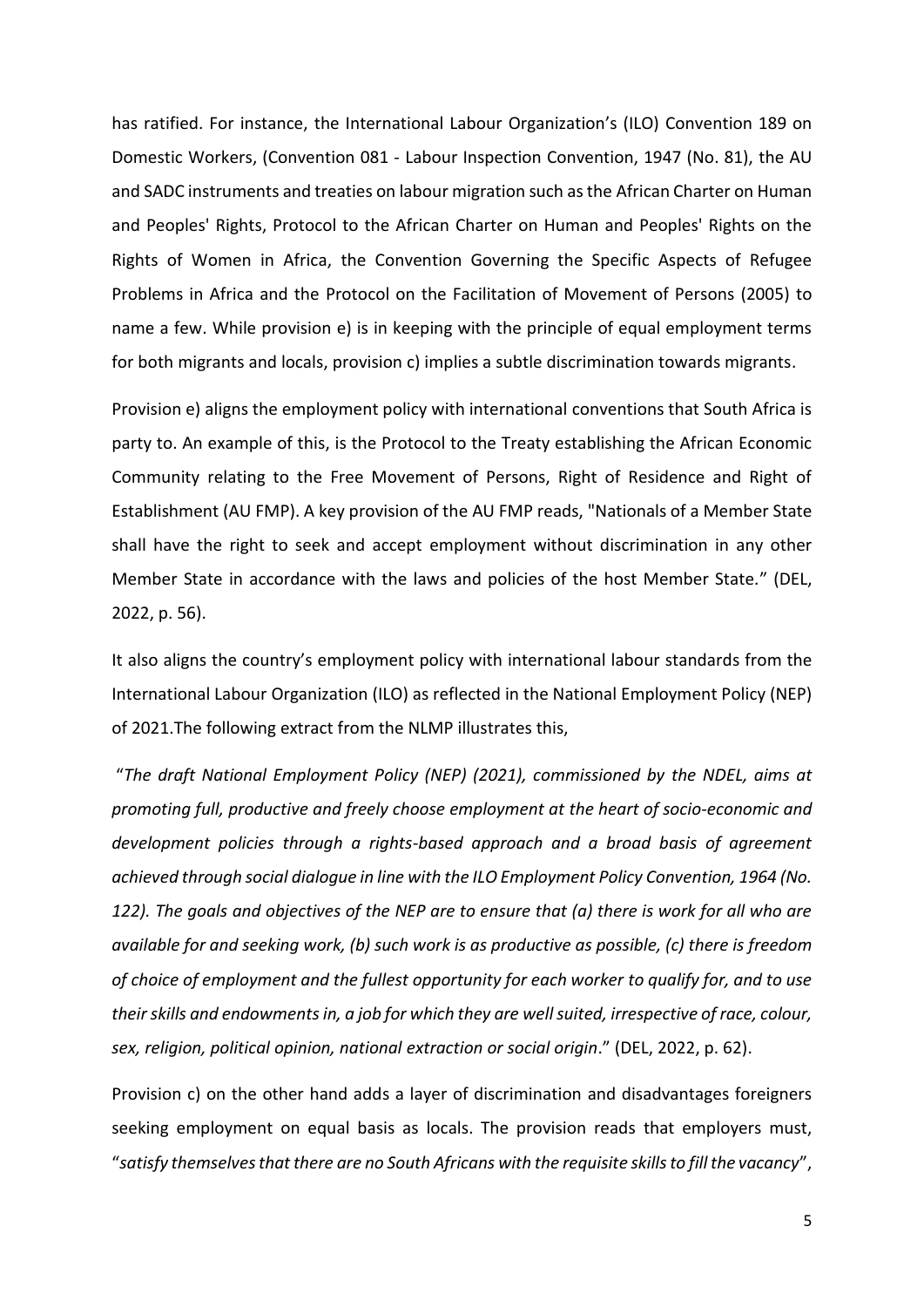giving an advantage to local seeking employment at the expense of migrants. This discrimination is more apparent considering quotas are being proposed. Moreover, the constitution does not allow unequal treatment of migrants - it even extends protection to migrants and the constitutional court precedent has established migrants as a vulnerable group (DEL, 2022, p. 65-68). Furthermore, international instruments, treaties and protocols from the UN, ILO, AU and SADC that South Africa has ratified promote the equal treatment of workers and speak against the unequal treatment of migrant workers (DEL, 2022, p. 42-43). They also identify migrants (both regular and irregular) as vulnerable groups – they promote steps to combat discrimination against them. (DEL, 2022, p. 46).

The rationale of vulnerability is so that indigent groups of workers can be given an advantage to seek work on equal basis however, provision c) implies the contrary bringing out the aspect of discrimination. As outlined in the Executive Summary such provisions mirror a subtle application of the two-gate policy aimed at discouraging employers from employing migrants. Therefore, there is a need for greater alignment of the employment policy with the principle of equality, the constitution, regional and international standards.

### Gender Sensitivity

Women are one of the most vulnerable groups in general but more specifically when it comes to unemployment and labour standards. The NLMP appreciates this point. However, the considerations of gender-sensitivity in the NLMP falls short and leaves much to be desired. The term woman is non-existent in the policy. It is mentioned 25 times. Of those 25 times, it is mentioned 3 times in relations to the proliferation of women in precarious, unskilled and semi-skilled work and the overrepresentation of the female population in low productivity and low paying work (DEL, 2022, p. 28-29). It is mentioned three times together with youth in relation to the vulnerability of these groups and their susceptibility to unemployment (DEL, 2022, p. 28, 43 and 91). It is mentioned four times in the title of the Convention on the Elimination of All Forms of Discrimination against Women (CEDAW) (DEL, 2022, p. 42, 45 & 48); and four times again in the title of the Protocol to Prevent, Suppress and Punish Trafficking in Persons, especially Women and Children (DEL, 2022, p. 43, 51 & 112); twice in the title of the Protocol to the African Charter on Human and Peoples' Rights on the Rights of Women in Africa (DEL, 2022, p. 46); 3 times in relation to SDGs 8 and 5 (DEL, 2022, p. 53); and once in the title of the 10-Year SADC Strategic Plan of Action on Combating Trafficking in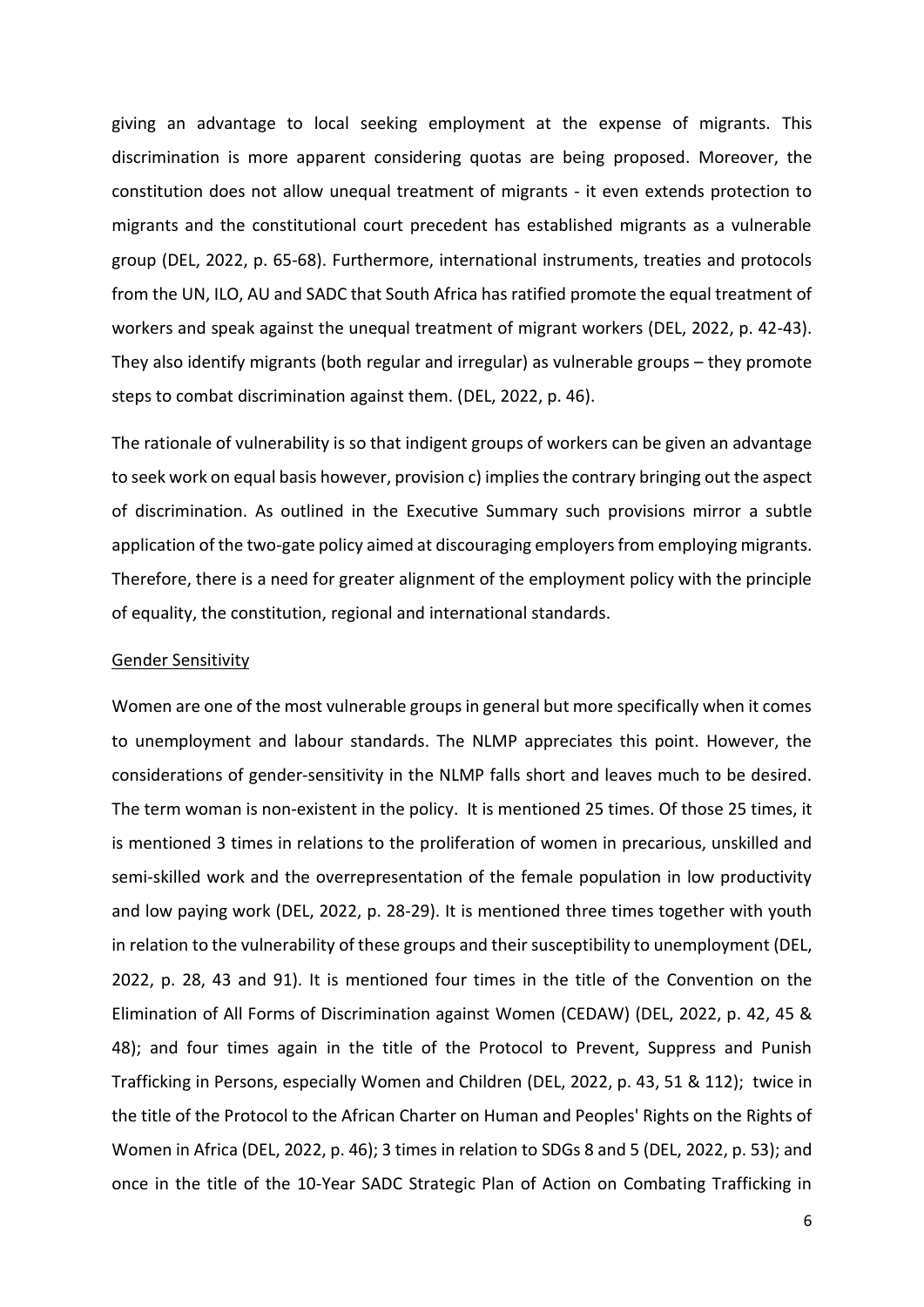Persons, especially Women and Children (2009-2019) (DEL, 2022, p. 57); once as a suggestion to promoting productive work opportunities (DEL, 2022, p. 113); twice in relation to enforcing migrant workers labour and social protection rights (DEL, 2022, p. 72); And three times in the references (DEL, 2022, p. 108 & 110).

For a policy whose vision is gender-sensitive approach to labour migration (DEL, 2022, p 8, 36, 71 & 82) the only sector with a reasonable proposed regulation is in domestic work whereby, recruiters will have to, "expose the intending migrant worker to his/her contract of employment in the presence of an authorised labour official before the migrant embarks on his/her journey. Domestic work is predominantly occupied by women however, there are other works occupied by women such as hawkers and hairdressers. There is no mention of affirmative action to mitigate the disadvantage of migrant women in employment. To this end, possible suggestions could be affirmative action programs in labour management and government initiatives specifically for migrant women workers to promote their entrepreneurial activities and offer social protection.

#### Youth Unemployment

The policy appreciates that one of the major challenges in the labour market is youth unemployment. However, the NLMP mentions the word youth 11 times. Out of those 11 times, the term youth is mentioned three times as a vulnerable category of people together with women (DEL, 2022, p. 28, 72 & 91); twice as a duplicate reference from Statistics SA (DEL, 2022, p. 6 & 28); three times as a vulnerable group affected by unemployment and the wage gap (DEL, 2022, p. 28-29); once in reference to the need for measures that address youth and female unemployment (DEL, 2022, p. 29); And twice again in the title of the African Youth Charter (DEL, 2022, p. 46 & 52).

The NLMP is not comprehensive because it only appreciates that youth unemployment is a major challenge in the labour market, it mentions the youth as a vulnerable group and the need for measures to address these challenges. However, the policy does not offer any real measures to mitigate that challenge of youth unemployment especially amongst the migrant communities. There is a need for extensive research into and data collection of the challenges and issues of migrant youth unemployment. Since quotas are being proposed in the labour market, strides can be made by including unemployed migrant youths in initiatives such as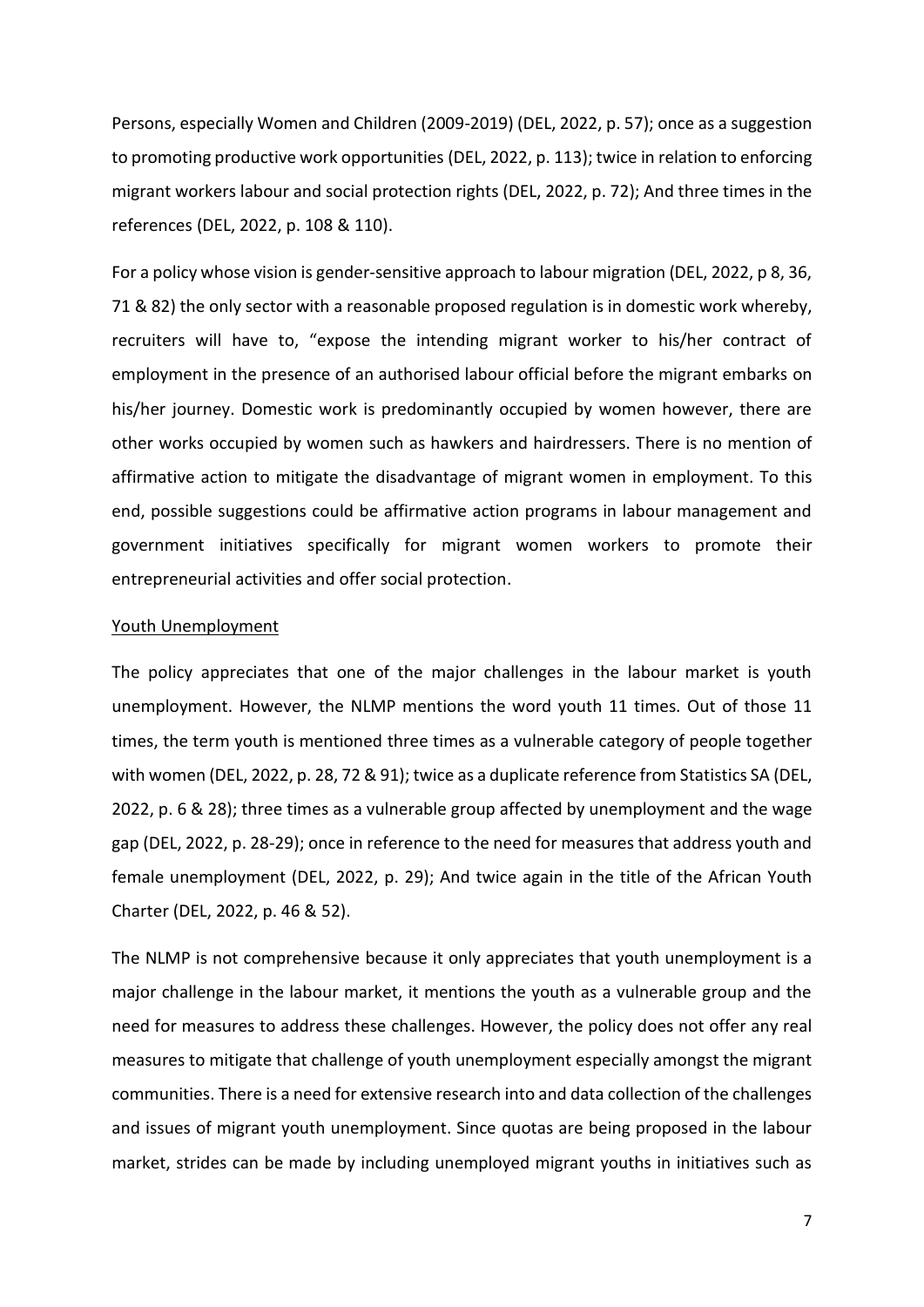the Presidential Youth Employment Initiative (PYEI) through creation of a quota for this vulnerable group. Vulnerable groups such as the youth and women should be given greater attention especially when the policy is informed by the principle of equality.

## Key Notes:

# A Note on the Challenges of Skills Scarcity, Unemployment and Migration Management and their Proposed Solutions

The NLMP appreciates that South Africa faces a tripartite challenge of skills scarcity, an increasing unemployment rate and migrant labour management. The first challenge the NLMP notes is that South Africa has a scarcity of skills in certain sectors. However, the DHET has responded to this by releasing a list of skills that are in demand, which has been created in line with the DHA's Immigration Act (DEL 2022, p. 30).

"South Africa has also struggled with skills scarcity in specific sectors and sub-sectors for many years as the result of various factors such as attrition to the private sector in health professions, emigration, and displacement of skills from manufacturing to finance, etc. The South African Government has adopted several measures to address this challenge and among them, has drawn several scarce skills lists, the latest being the Department of Higher Education and Training (DHET) Occupations in High Demand List 2015." (DEL, 2022, p. 29). In response to this, the NLMP recommends the following:

- The attraction and retention of skills should be prioritized.
- The development of measures and incentives to attract wanted skills through visa/permit types.
- Generalization of priority incentives in the affected sectors for South Africans and documented foreign nationals.
- Intensive recruitment of migrant workers for critically affected sectors and professions
- Better coordination and transparency of professions organizations with the establishment of recognition of qualifications and competencies that are aligned with the critical skills list.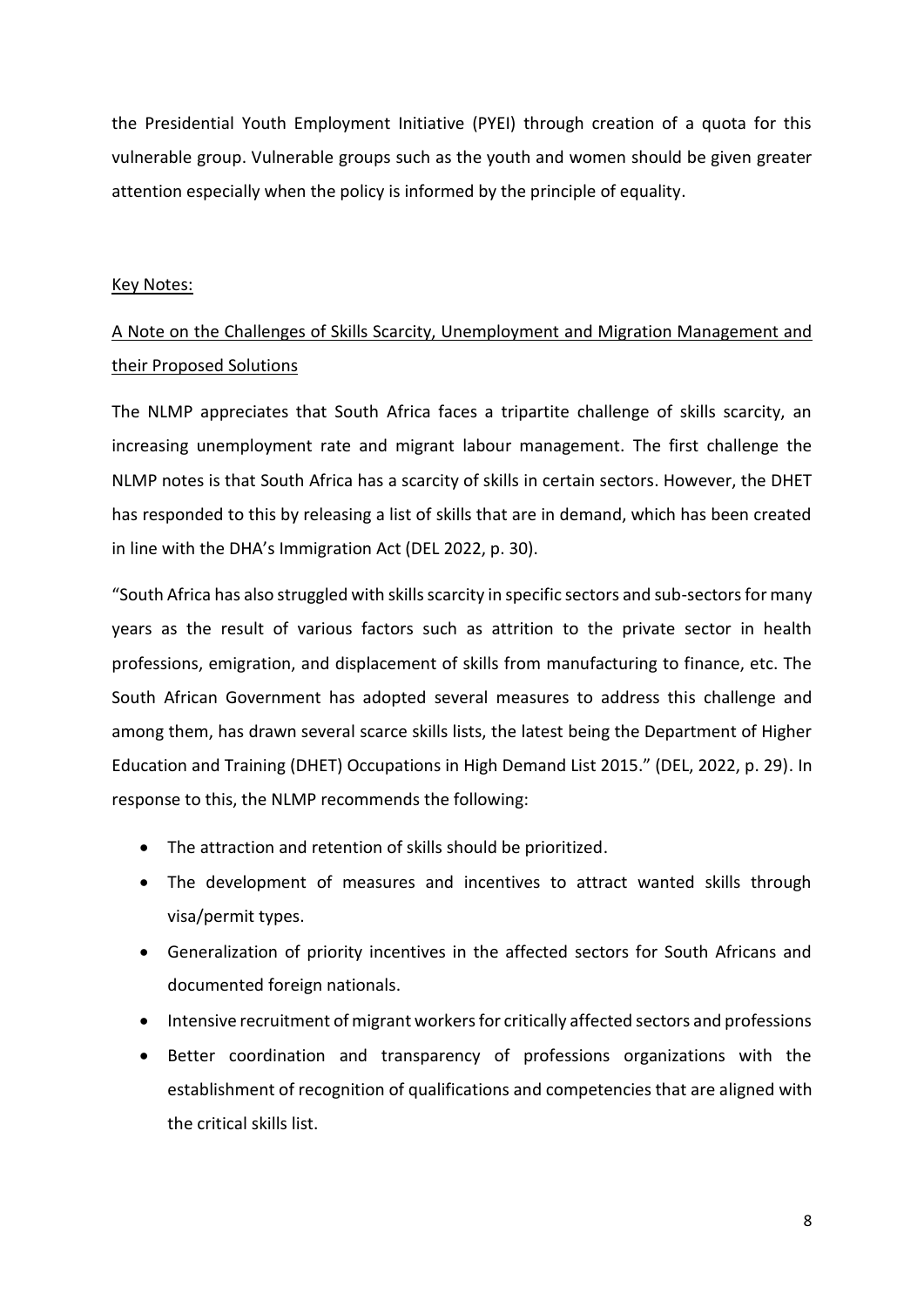The NLMP must expand by creating provisions that will assist willing migrants to learn critical and wanted skills. This can be through the creation of agencies that will be able to teach these skills to migrant workers where possible. The private sector must also be made to contribute by funding such programs to meet the skills deficit that has been identified by DHET. Especially since South Africa has lost skilled nationals to emigration: teaching these skills to migrant workers will give them the means to contribute skills to South Africa.

The second challenge noted by the NLMP is the growing rate on unemployment in the country. In response to this, the NLMP supports the proposition to implement a quota system to complement the employment of 60% of South African locals. The NLMP also supports the proposal to exempt migrants to operate in certain sectors (DEL, 2022, p. 64). Although seeming progressive, these provisions are in conflict with the challenge of scarcity as mentioned above because quotas have the potential to limit the potential contribution of migrants to the South African economy. Migrants with requisite skills have the potential to fill the gap of skills scarcity the economy faces. If they are employed, a plan for skills transfer can be implemented on a broad-base allowing the locals to develop the requisite skills in preparation to fill these critical skills positions once migrants have moved on.

## Implications for Future Policy Conversations on Migration

Labour migration is a key policy issue in the South African economic, social and political spaces with potential spill-over effects on broader national policy conversations. The draft NLMP raises potential implications for future policy conversations around broader migration management and governance in the country. Key amongst these issues is the conversation around easing of visa regulations and subsequently, the regional integration and the successful implementation of the African Continental Free Trade Area (AfCFTA).

Easing of Visa regulation on one hand while proposing quota systems to limit migrant labour and potentially closing certain sectors to limit migrant investment are contrary provision. The whole idea of easing visa applications and access while simultaneously restricting certain sectors for investment and introducing quota systems that result in limited opportunities for work and investment seems counter-productive. Such provisions are significant points of discussion in the context of regional integration and the successful implementation of the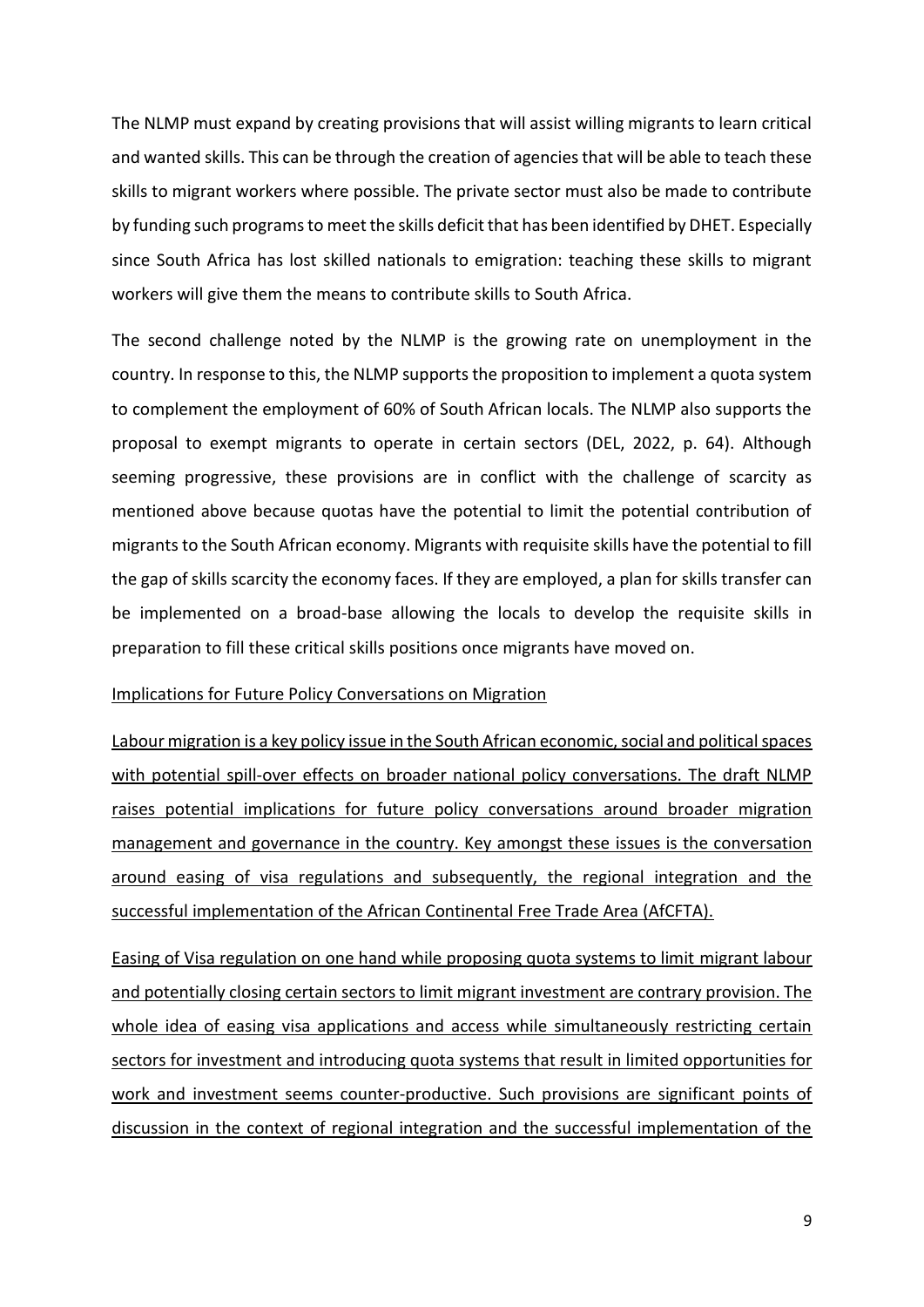# AfCFTA because they are at odds with the key objectives of the AfCFTA. According to the AfCFTA Secretariat<sup>1</sup>, these objectives include among others to;

- *1. Create a single market for goods, services, facilitated by movement of persons in order to deepen the economic integration of the African continent and in accordance with the Pan African Vision of "An integrated, prosperous and peaceful Africa" enshrined in Agenda 2063;*
- *2. Create a liberalised market for goods and services through successive rounds of negotiations;*
- *3. Contribute to the movement of capital and natural persons and facilitate investments building on the initiatives and developments in the State Parties and RECs;*

We concur with the NLMP that there needs to be greater alignment of South African Migration policies with broader regional, continental and international instruments and protocols. We also propose that in the context of aligning South African migration policy with the AfCFTA, that easing of visa's applications especially for business people should be coupled with a broad range of economic sectors that they can invest in. The proposal to close of certain sectors does not align with the objective of market liberalisation.

## Additional Notes on Regional and Continental Contribution to Integration

The NLMP notes, that global, regional and sub-regional contexts influence the way that migration labour is managed. This is institutionalized by regional mechanisms that call for an alignment of international and regional labour standards (DEL, 2022, p. 21). The policy document notes moreover, that "labour migration to and from South Africa should be taking place in a manner that contributes to South African society" – it argues furthermore that it should not undermine South Africa's labour protection regime, and that it must serve the countries regional integration goals (DEL, 2022, p. 21). While the DEL is correct in noting that the country must be aligned with regional and continental laws, the NLMP must also be designed in such a manner that it aids the continental and regional (SADC) integration agenda that has been declared by the AU and Regional Economic Communities. The SADC Action Plan is another example of this. The aim of this plan is to 'protect and safeguard the rights and

<sup>&</sup>lt;sup>1</sup> AfCFTA Secretariat, About the African Continental Free Trade Area (AfCFTA) available on, <https://afcfta.au.int/en/about>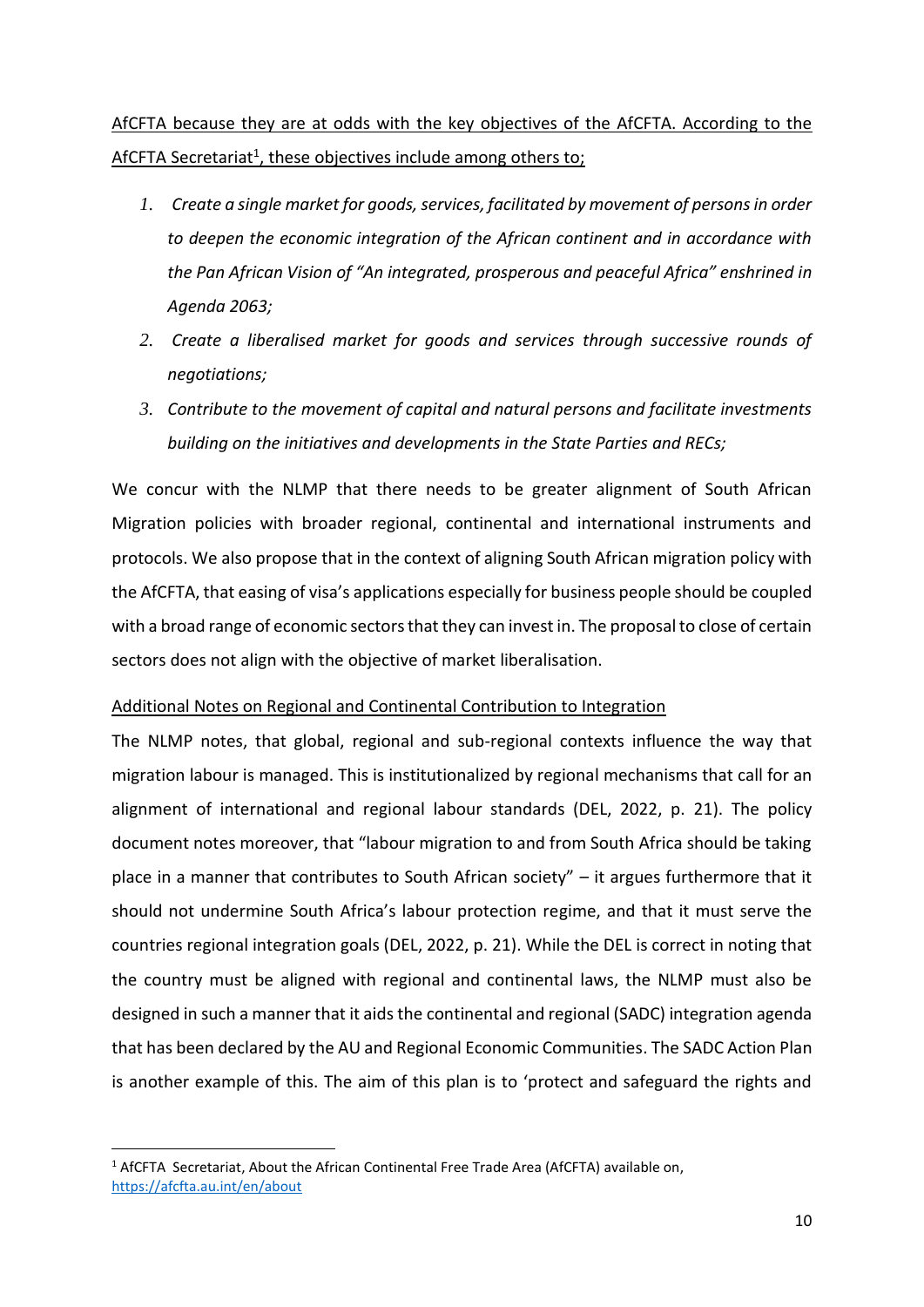welfare of migrant workers'. There is a need for the Labour Migration policy to peruse the ideas brought forward by this plan in order to harmonize the movement of people and policies that regulate the general integration project of SADC.

As Hartzenberg (2011) notes - the movement of labor across the continent is a focal feature of the African integration agenda. The NLMP should aid this agenda through the creation of laws and regulations that make it easier for migration labor to move in and out of the country. This will aid South Africa because it will make rare skills much more accessible and will allow them to move into the country more efficiently. This will also aid the continental integration agenda through a more efficient transfer of skills across the continent. To this end – the NLMP should be guided by the declarations made in the Abuja Treaty (1991) which sought to promote economic and social development on all African countries through integrating nations within RECs – SADC is one of these.

The Abuja Treaty which seeks to pursue the creation of one African Economic Community names six stages of integration. First is the creation of RECs. Second is the removal of tariff and non-tariff barriers – and the coordination and harmonization of economic activities. Third, is the establishment of a free trade area. Fourth, is the coordination of tariff systems among various RECs. Fifth, is the establishment of one African common market. Sixth, and most relevant to the NLMP is the consolidation of integration through "free movement of people, goods, capital and services" (Abuja Treaty 1991). This is a key feature of the regional and continental dynamics that must inform the thrust of the NLMP. As Hatzenberg (2011) notes – one of the key features of African integration is the use of RECs to aid and unite African countries. Using the NLMP to contribute to this by addressing certain laws and making it easier for migrant workers to find work will aid this agenda greatly.

# Investment in Migration Education to Encourage Public Engagement with Policies and Raise Awareness on Migration.

To stimulate broader public engagement with the policy especially at the communal levels of South African Society where a considerable population of migrants are located and to facilitate the generation of comprehensive and constructive responses to the policy, the government should deliberately budget for public education on the contents of the policy document but also public migration education in general. Given the significance of migration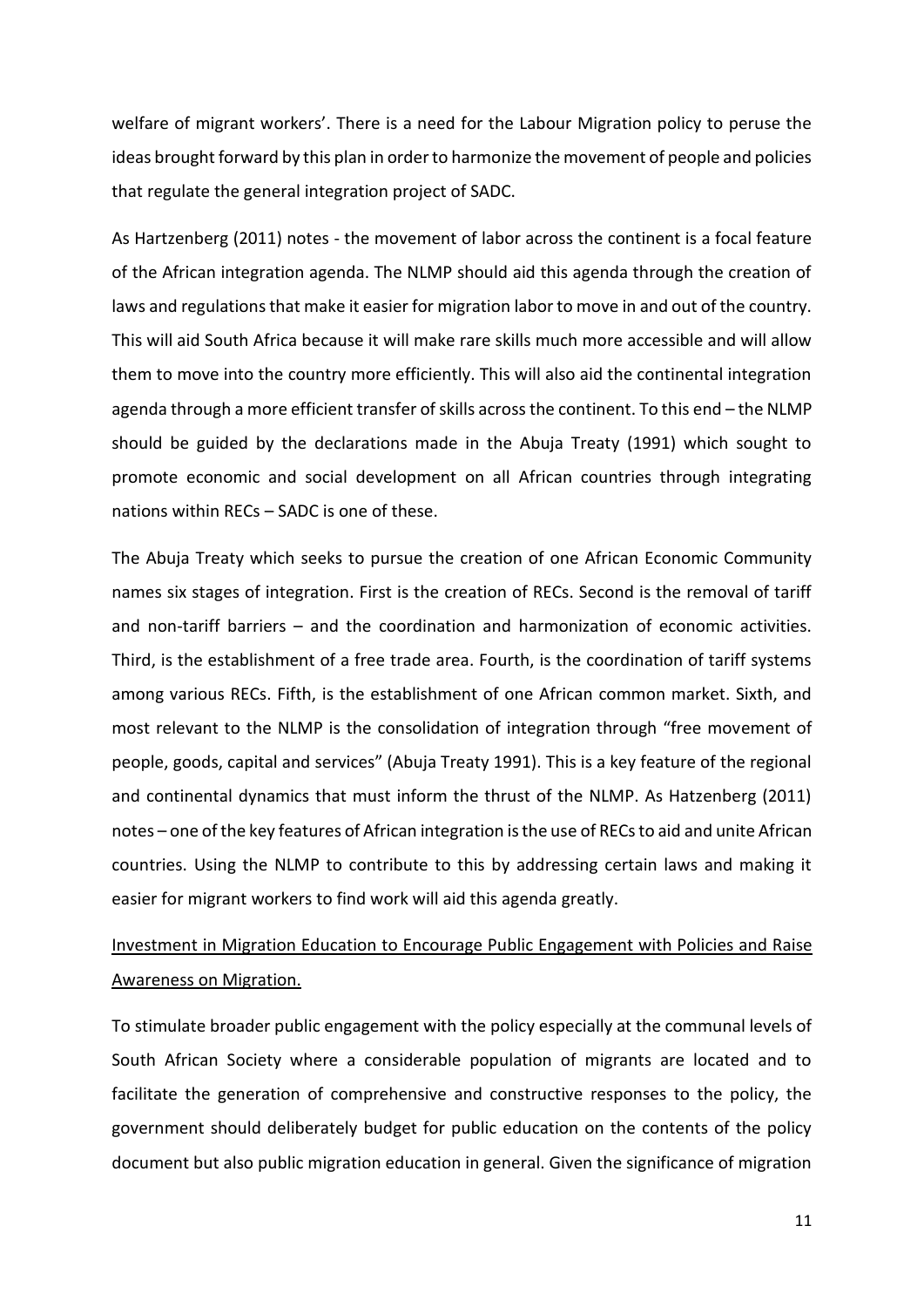in the country and the challenge of endemic xenophobia fueled by the negative narrative on migrants, that is, migrants are taking jobs and job opportunities meant for South African Citizens (Kalitanyi and Visser, 2010; Dewa, 2022), we propose that the government invests in education and awareness activities. The aim should be to educate members of the government, political actors and the general public on what migration really entails, as well as educating migrants on their rights and obligations when they are in the country and most significantly foster social cohesion within the country. The aim of the public education will also be to demystify and transform the negative narrative that drives anti-migration sentiments. the narrative that migrants are taking jobs and job opportunities meant for South African Citizens can be an example of this. This has a high potential for mitigating the scourge of xenophobia. Having an actual budget for these activities has the potential to encourage enforcement of the policy as well.

## Insufficient Time to Generate Comprehensive public engagement

In line with the aforementioned proposal to invest in migration education, we highlight that the 60 day-duration for public engagement and policy response on the draft NLMP is therefore insufficient to cultivate the necessary public engagement to generate comprehensive contributions and policy responses on the draft. Migration is a sensitive policy and social issue in the country and it evokes a lot of emotions and actions that may result in violence. We believe the 60 days of public engagement and responding to the draft NLMP was mainly overshadowed by the ongoing #OperationDudula. This has potentially limited the contributions of key stakeholders such as organized migrant representative groups and the voices of migrants. We propose that government provide sufficient time for public engagement for a period of three to six months

## The Intersection of Securitization and Migration Policy

One of the challenges that migrants face - undocumented migrants in particular, is a lack of protection from vigilantisms, organised crime syndicates and xenophobia from locals. There is little to no reference of a strategy to mitigate this challenge in the draft NLMP. Article 17 on Migrants, Foreign Workers and Refugees of the SADC Code on Social Security adopted in 2007 provide that there should be, "access to minimum protection for irregular workers, and extension of social security to refugees" (DEL, 2022, p.57). Over the past few months, the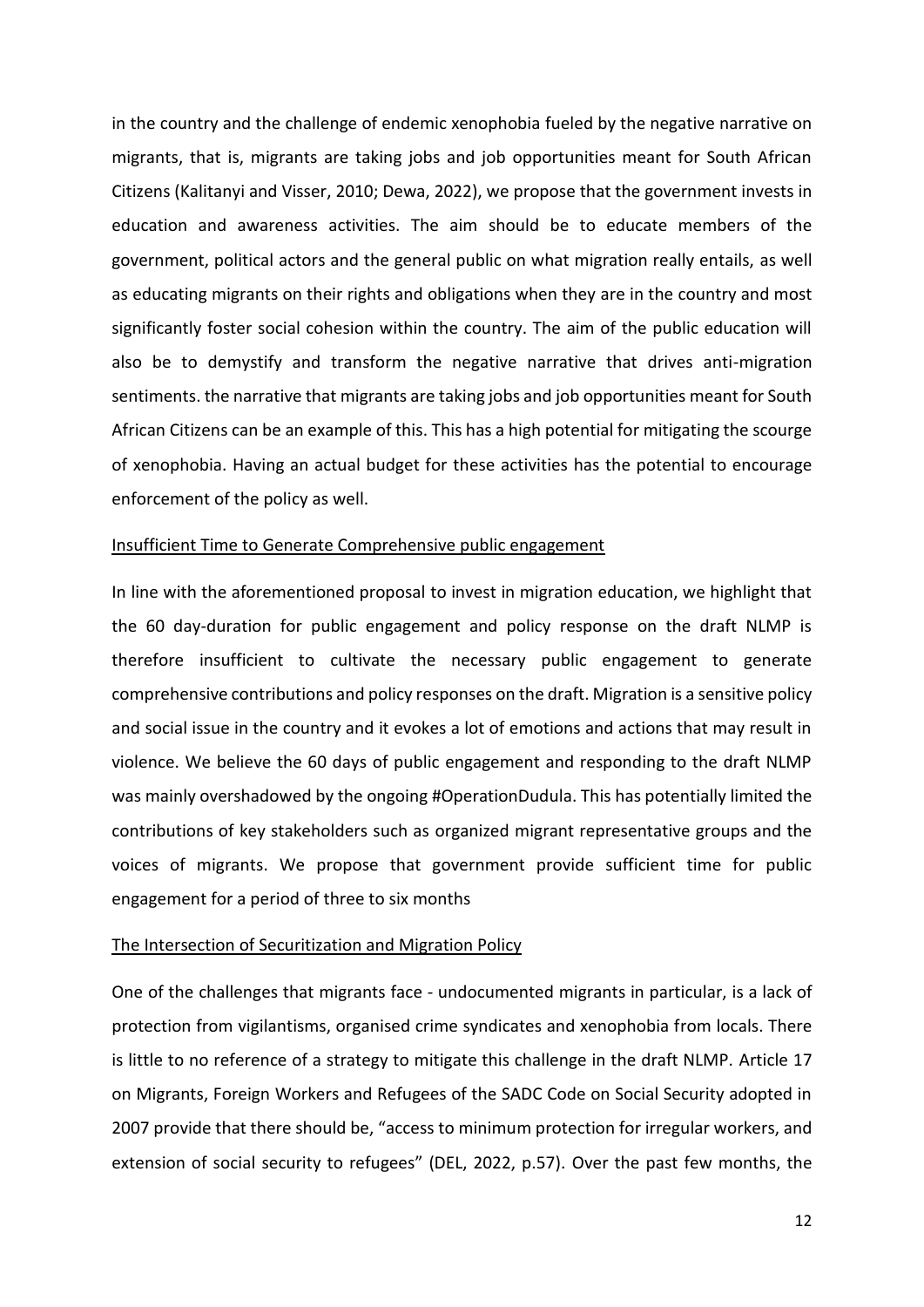human rights protection of migrants in business and in particular those in the informal trade have not been respected by the political parties and vigilante groups, organised crime as well as the ongoing #OperationDudula. In line with this, we propose that the government invest in developing comprehensive, effective and migrant friendly enforcement mechanisms that protect the human rights of migrants in business and those in the informal trade. We propose that this structure of enforcement include various departments of government on migration, labour, civil society, organised migrant representative bodies, community stakeholders, law enforcement, and migrants themselves. This structure can even include relevant embassies of identified migrants.

# The Policing of Xenophobia in Line with Human Rights as a Mitigating Strategy for Xenophobia/Afrophobia

The draft NLMP policy by the DEL and the South African government as a whole, have made considerable efforts in policing migration and undocumented migrants from tightening border controls, repatriating undocumented migrants with an emphasis on black African migrants to the current proposals to limit migrant business investments through closing off certain sectors and limiting migrant employment opportunities through proposed quota systems as discussed above. However, very little attention has been given to policing xenophobia.

The intersection of securitization and migration policy needs to be established so that it can be the foundation for the policing of xenophobia. A number of the provisions of the NLMP are aimed at regulating migration and migrants specifically, however, there is no indication of a formal plan to police xenophobia. Policing xenophobia is a critical issue and as recently illustrated in Diepsloot where a number of African migrants lost their lives through brutal means for a reason of not having documentation raises concerns over the protection of migrants. Similarly, the harassment of hawkers by the operation of the Dudula movement are cases in point where the human rights of migrants are infringed upon. Again we reiterate the proposal to establish a structure of migration enforcement including various departments of government on migration, labour, civil society working closely on migration issues in the country, organised migrant representative bodies, community stakeholders who interact with migrants on a daily basis, law enforcement, and migrants themselves to mitigate this challenge.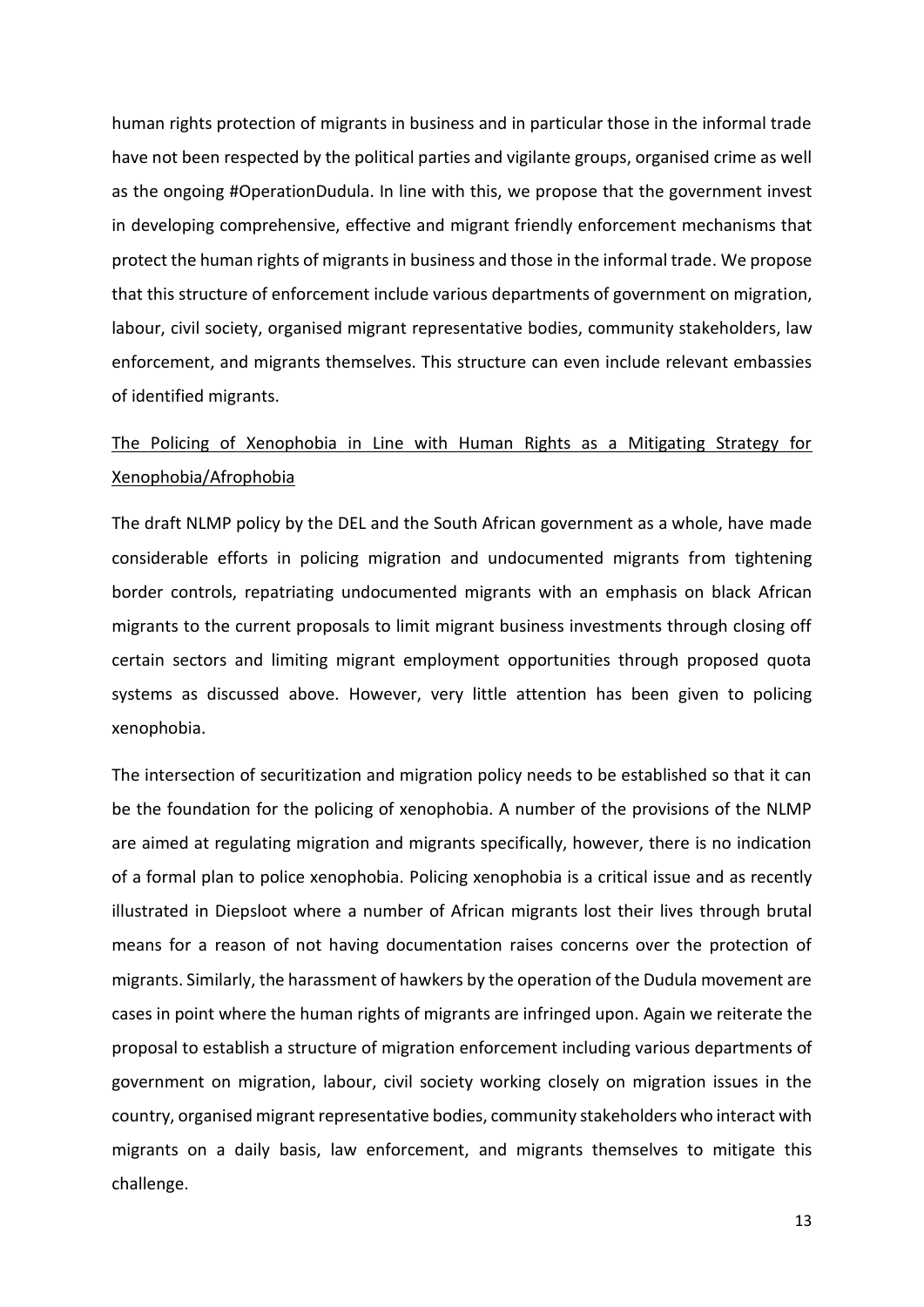## A Note on the Enforcement of the Policy Provisions

The NLMP appreciates the difficulty in implementation and enforcement of migrant labour management. "Actual enforcement, in particular of labour inspection, clear separation between labour inspection and immigration control and equality of treatment between local and migrant workers, seem to be the major challenges." (DEL, 2022, p. 35). The legislative instruments that are identified by the NLMP have the aim of addressing human rights, labour and immigration related issues. However, the NLMP notes the aforementioned challenges. It recommends that labour inspection should receive specific training and approaches in order to strengthen labor inspectors. The NLMP must identify the areas which need strengthening in this regard. Consultation with government ministries, civil society and the private sector is critical to developing an effective and sustainable enforcement strategy. If there is a human resources limitation, this could also be an opportunity for employment creation focusing on positions such as labour inspectors and immigration control officers.

## A Note on Irregular Migrant Labour Protection

The NLMP makes reference to the SADC Code on Social Security and its Article 17 on Migrants, Foreign Workers. The protocols speak on the need for the extension of minimum protection and social security to irregular workers and refugees (DEL, 2022, p. 57). Extension of social security and protection however minimal is one of the key issues that need to be addressed when considering irregular migrants, the self-employed and refugees. These migrants make up a considerable portion of the informal economy.

## A Note on Illegal Migrants

The national Health Insurance Bill provides medical coverage to different migrant groups like refugees, asylum seekers and undocumented migrant. However, the challenge is that it refers to undocumented migrants as 'illegal migrants" (DEL, 2022, p. 67). The constitutionality of the term 'illegal migrant' is in question as it fuels the negative narrative of migrants and feeds into xenophobic tendencies. We propose a reinvention of our approach to migrants and migration. From a human rights perspective, no human being can be illegal hence we propose that such terminology be reinvented. Instead of 'illegal migrant', 'undocumented migrant' is more humane.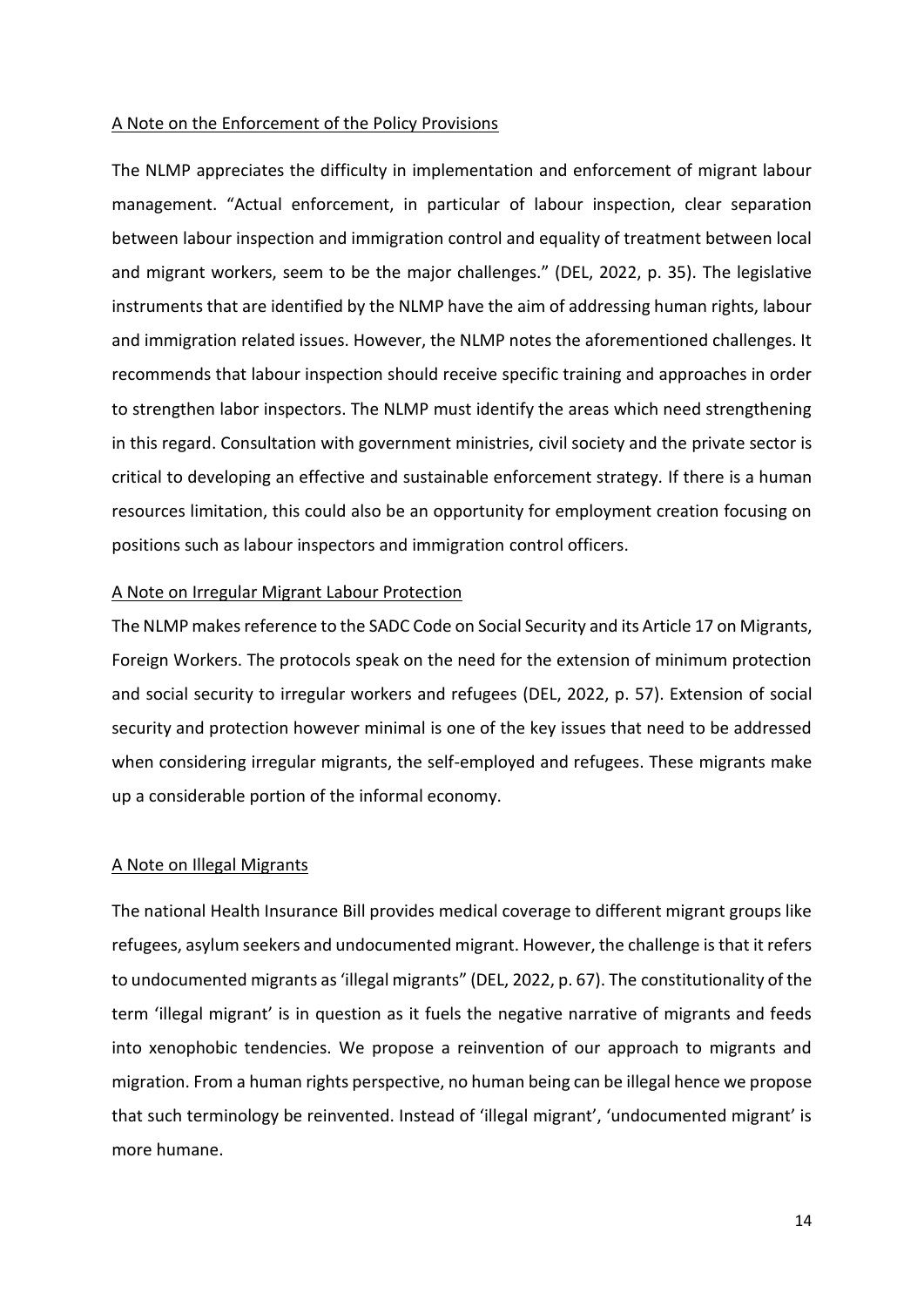### A Note on Labour Data Collection

This KAI is focused on coordinating data for labour migration. This is envisioned as a key feature of the NLMP monitoring and evaluation. Data in this regard includes "labour migration administration, demographics and emerging trends from and into the South African territory" (DEL 2022, p. 78). The DEL notes that there is need to improve efforts geared towards collecting, comparing, analysis and using data on labour migration for policy monitoring and evaluation purposes (DEL 2022, p. 78). Data remains an important feature in the monitoring and evaluation. However, the department must also ensure that the implementation of data collecting and all related to this KAI is immaculately done. A key feature of this, will be the consistent collection of data. Moreover, there will need to be agencies and systems created to monitor and aid the collection of data. Questions that should be asked however is, what will come from the data collection as part of the monitoring and evaluation process? Will the data be collected simply with the aim of making information accessible, or will it be used to identify certain policy errors and failures – and will the DEL be flexible in changing the issues and errors that are identified? Another question, is how effective will these agencies be, and exactly what kind of data does the DEL seek to collect? The policy needs to clearly define these and be adjusted in a manner that makes this process easy to implement.

## Conclusion

The challenges that inform the NLMP need to be addressed. These challenges are, inter-alia – an inadequate policy framework that is able to address labour migration management, a challenge regarding the changing needs of the South African economy and a lack of alignment with regional and international frameworks. Moreover, the NLMP is also informed by a regional commitment to develop labour migration policies, a lack of inter-ministerial coordination as well as the need for the DEL to provide policy guidance on labour migration, for appropriate policy frameworks to legitimize the regulatory powers of the state, a need to align with regional, continental, and international dynamics and a need to effectively regulate migration labour. However, the content of the NLMP is contradictory to the abovementioned objectives. This needs to be addressed by the introduction of policies and regulations that are in line with the abovementioned objectives.